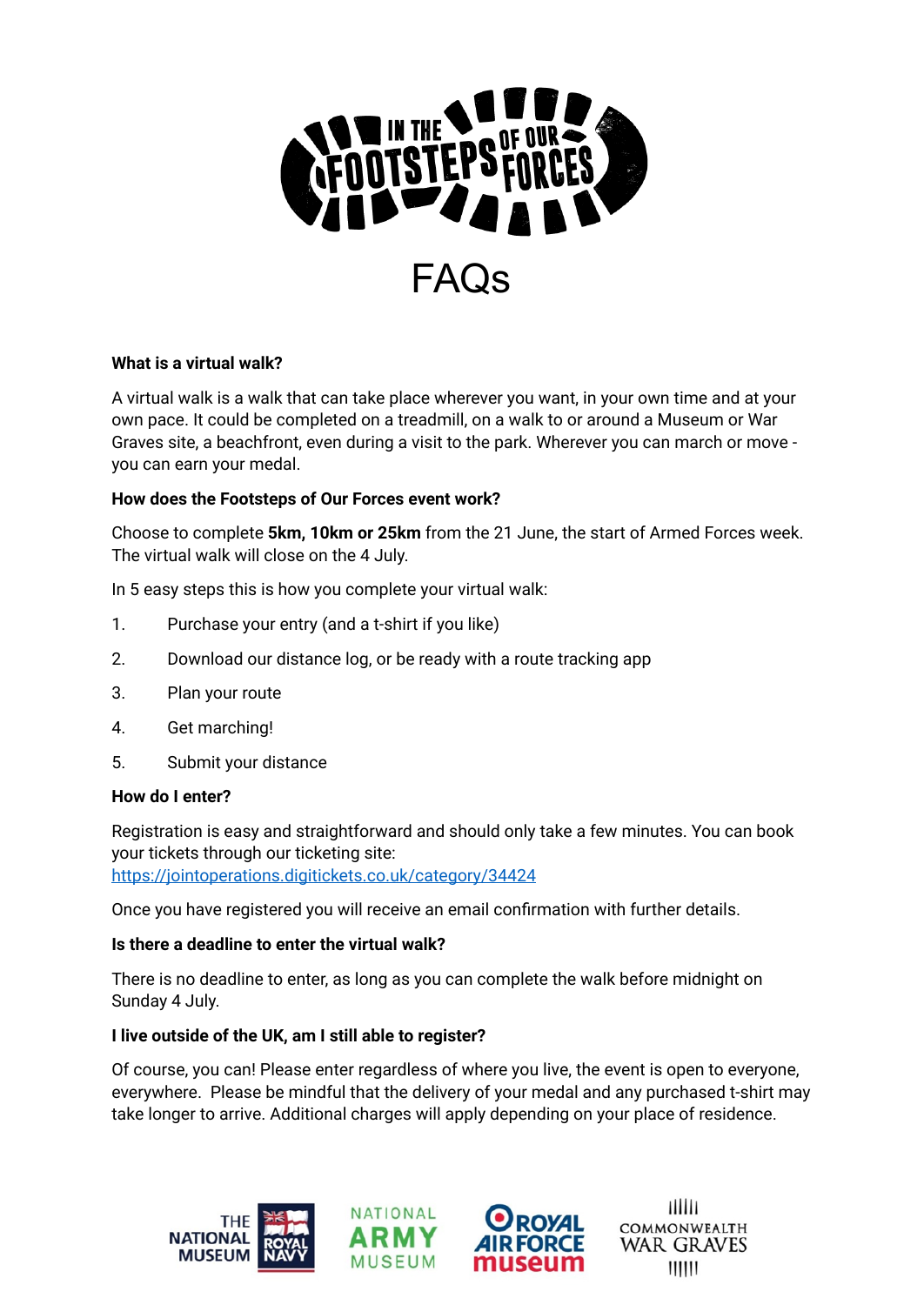

#### **Who can enter the Walk?**

This event is open to everyone! With the choice of distances (5k, 10k, 25k) you can choose the walk that you feel most comfortable doing.

#### **I am a cadet or veteran, am I able to purchase the reduced Armed Forces ticket offer?**

We are pleased to offer the reduced Armed Forces ticket to all members of the Armed Forces family.

This offer is available for Cadets, current Serving Personnel and Veterans which also includes their immediate families.

We suggest that anyone under 16 should complete the distance under supervision.

#### **We want to sign up as a family is there a discount?**

We are delighted to offer a 10% discount for 5 or more people signing up at once. Your medals, and t-shirts if purchased, will be sent to one address.

#### **We are a big group is there a discount for us signing up?**

If 10 or more of you sign up there is a discount of 15%. Tickets will have to be purchased all at once and your medals, and t-shirts if purchased, will be sent to one address.

#### **Is there an age limit?**

There is no age limit for the Footsteps of Our Forces Walk. Everyone can enter but we suggest that anyone under 16 should complete the challenge under supervision of an adult.

#### **Where can I walk?**

Please ensure you plan ahead, some sites will require you to book in advance or maybe closed on certain days.

# **How do I visit a CWGC site?**

Want to find CWGC on the go? Simply download the CWGC app, which will allow you to search for war graves at more than 23,000 locations, in more than 150 countries and territories and makes it easy to find and visit these places of remembrance. Alternatively, visit our website at: <https://www.cwgc.org/visit-us/find-cemeteries-memorials/>







шш **COMMONWEALTH WAR GRAVES**  $111111$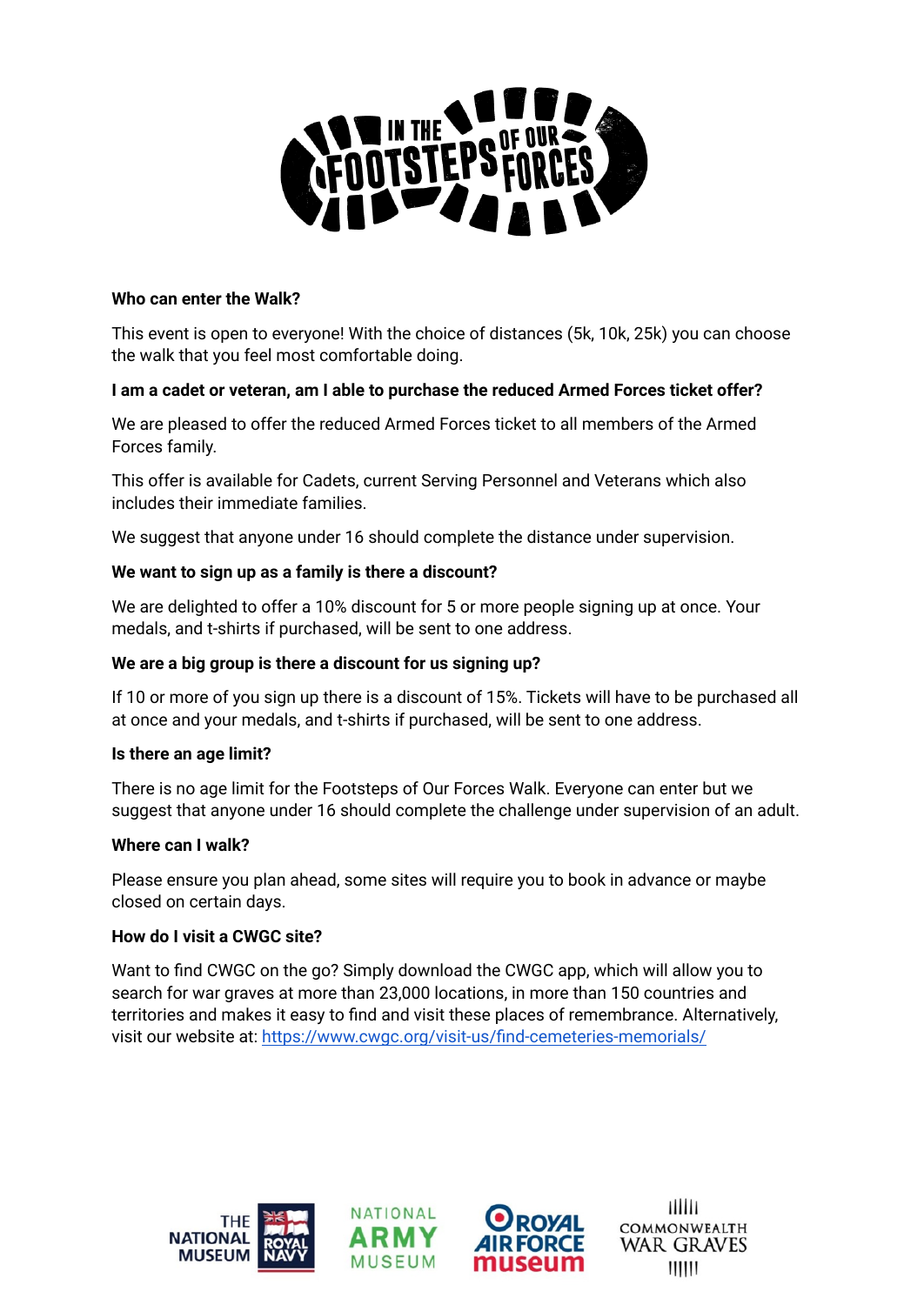

# **How do I visit one of the Museums on my walk?**

Please head to the website of the Museum you would like to visit and book an admission ticket.

RAF Museum London: <https://www.rafmuseum.org.uk/london/>

RAF Museum Cosford: <https://www.rafmuseum.org.uk/cosford/>

National Army Museum: <https://www.nam.ac.uk/>

National Museum of the Royal Navy: <https://www.nmrn.org.uk>

# **How does the fundraising work?**

Your entry is of great support to the organisations and enables us to continue sharing the stories and heritage of our Armed Forces.

If you would like to support the Museums and Commonwealth War Graves Commission with an additional donation, you will be able to do so when you purchase your ticket. There is an option to add a donation amount of £5.00, £10.00 or £15.00 as part of the entry process.

All income from tickets and donations will be split equally between the four organisations, who are registered charities.

# **Do I have to walk?**

The Footsteps of Our Forces Walk wants to get you up and exploring, but you can choose to complete your virtual event by walking, running, rowing, cycling or even swimming if you wish.

# **Do I need to show proof of each distance I covered with my distance log?**

No, we trust that you've completed the distances you state. Just fill it in and follow the instructions to submit.

# **I have run out of space in my distance log to record my distances, what do I do?**

All you will need to do is download a new distance log and continue inputting your distances.

# **When will I receive my medal?**

Your medal will be posted after the Footsteps of Our Forces event ends on the 4 July. You will need to ensure that you submit your completed distance log before the deadline in order to receive your medal. The medal should be with you by the end of July. For non-UK entries, it might take slightly longer, depending on postage times.

# **I ordered a t-shirt, when will I receive it?**



шш **COMMONWEALTH WAR GRAVES**  $111111$